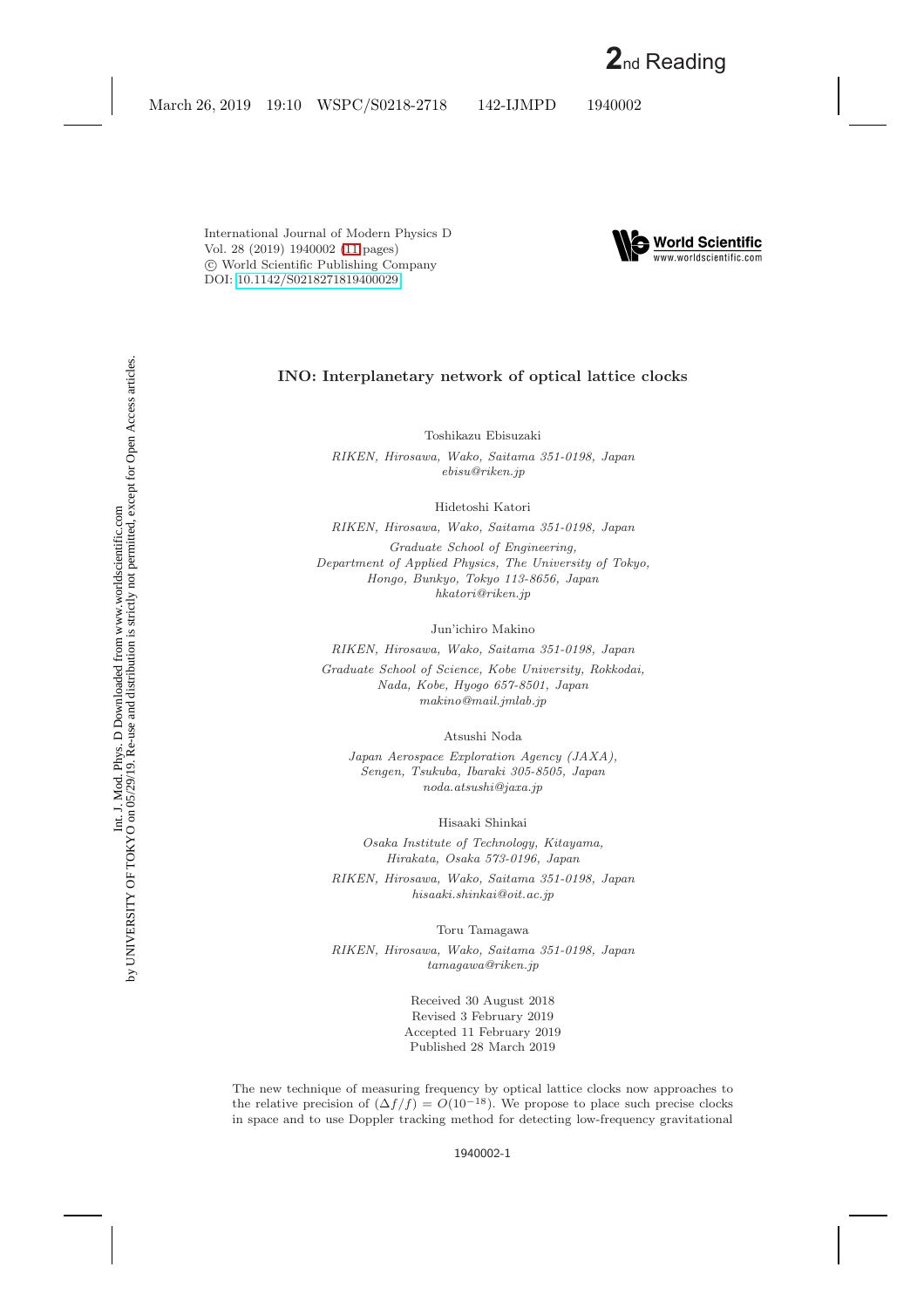#### *T. Ebisuzaki et al.*

wave below 1 Hz. Our idea is to locate three spacecrafts at one A.U. distance (say at L1, L4 and L5 of the Sun–Earth orbit), and apply the Doppler tracking method by communicating "the time" each other. Applying the current available technologies, we obtain the sensitivity for gravitational wave with third- or fourth-order improvement  $(h_n \sim 10^{-17} \text{ or } 10^{-18} \text{ level in } 10^{-5}$ –1 Hz) than that of Cassini spacecraft in 2001. This sensitivity enables us to observe black hole (BH) mergers of their mass greater than  $10^5 M_{\odot}$  in the cosmological scale. Based on the hierarchical growth model of BHs in galaxies, we estimate the event rate of detection will be 20–50 a year. We nickname "INO" (Interplanetary Network of Optical Lattice Clocks) for this system, named after Tadataka Ino (1745–1818), a Japanese astronomer, cartographer, and geodesist.

*Keywords*: Gravitational waves; detector proposals in space; optical lattice clock; supermassive black holes.

PACS Number(s): 04.80.Nn, 95.55.Ym, 95.85.Sz, 06.30.Ft, 95.55.Sh

#### **1. Introduction**

The direct detections of gravitational wave  $(GW)$  by LIGO/Virgo groups<sup>[1](#page-9-1)</sup> have opened new era for physics and astronomy. With this new method of observing the universe, we are now able to observe black holes (BHs) directly with GW. With the help of other observational bands,<sup>[2](#page-9-2)</sup> i.e. with the electromagnetic waves from radio to gamma-ray or by neutrino observation, we can discuss the details of highenergy events, the equation-of-state of nuclear matter, cosmology, and the validity of gravitational theories. LIGO/Virgo groups announced so-far that 10 events of the coalescences of binary BHs,<sup>[1](#page-9-1)[,3](#page-9-3)[–7](#page-9-4)</sup> and one merger of binary neutron stars.<sup>[2](#page-9-2)</sup> In 2019, LIGO/Virgo detecters will start their observation again with upgraded systems, and KAGRA in Japan will start its observation, too. Such GW observations will give us the statistics of the events and make the science more precise and trustable.

Among the unsolved problems in the universe, however, the growth process of large BHs is left untouched. Almost all of the galaxies in the universe have super-massive black holes (SMBHs) in their center, whose mass is over  $10^6 M_{\odot}$ .<sup>[8](#page-9-5)</sup> Observational data show that the masses of such SMBHs are proportional to the masses of their bulge (the center part of the galaxies).[9,](#page-9-6)[10](#page-9-7) This fact indicates that the SMBHs in the galaxies coevolved with its mother galaxy, but such an inevitable relation is still a mystery in the history of the universe.

One of the plausible scenarios is the hierarchical growth model of the stars in the galaxy. This model says that a BH (a seed BH) is first formed in the center of galaxy when it grows to the size of a dwarf galaxy. The intermediate-mass black holes (IMBHs), whose mass is around  $100-1000 M_{\odot}$ , in its star clusters will then accu-mulate in the center region of the galaxy, merge together, and form to a SMBH.<sup>[11](#page-9-8)</sup> This theory naturally explains central BH-bulge mass relation, as described above. A seed BH might be formed by another process; one possible way is to start from forming a  $10^5 M_{\odot}$  BH in the early stage of the universe. Hierarchical mergers will proceed between galaxies, and such processes will naturally produce SMBHs.[12](#page-9-9)[,13](#page-9-10) As a result, the mergers of  $10^6$ – $10^{10} M_{\odot}$  BHs are expected to be the sources of GW.<sup>[14](#page-9-11)[,15](#page-9-12)</sup>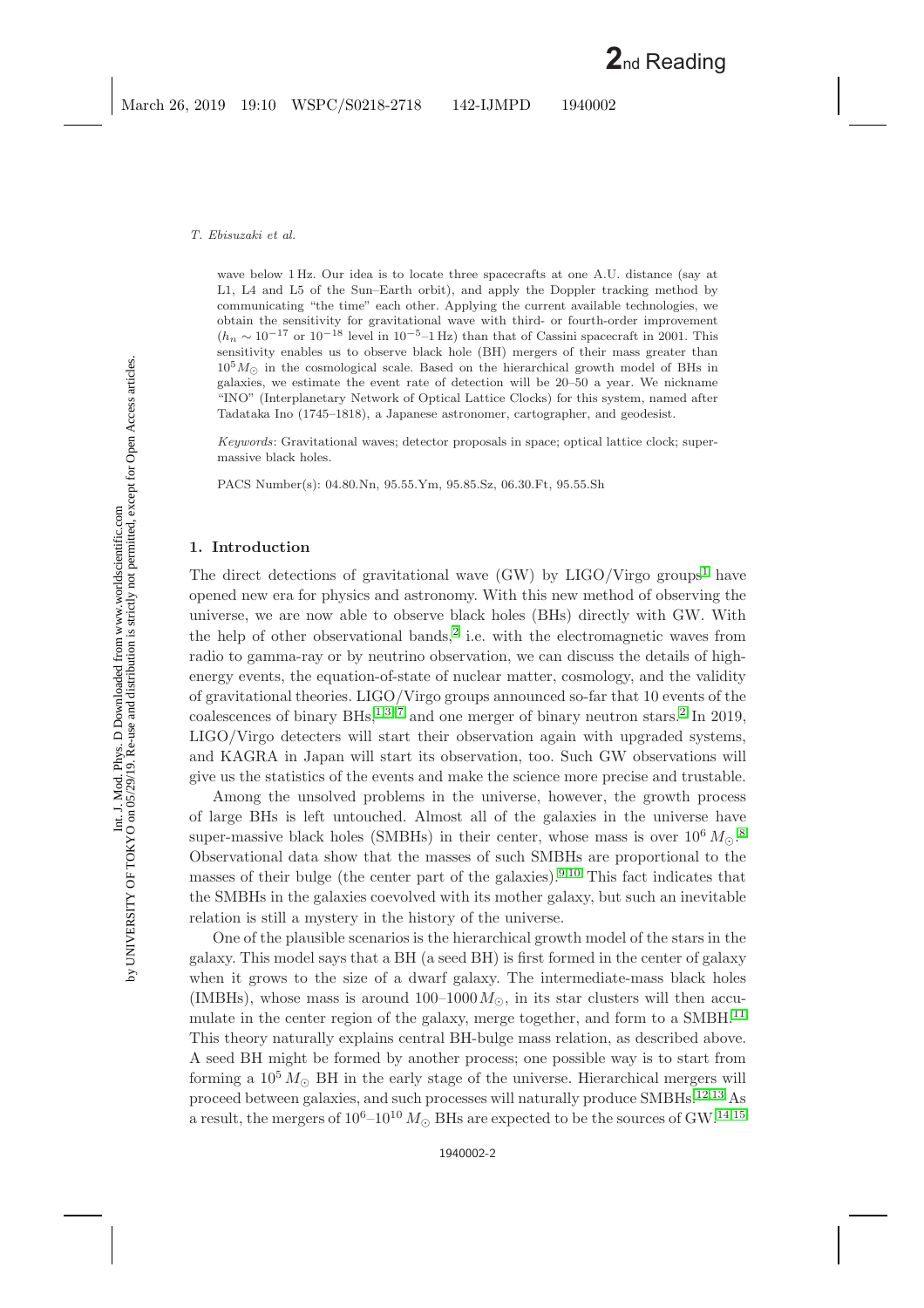Formation of SMBHs is also modeled by accumulations of large amount of gas to a seed BH.[16](#page-9-13) Therefore, collecting the detections of GWs from large mass BHs, which means the direct evidence of the growth process of the BHs, is the clue to solve the current mystery of coevolution of a BH and its mother galaxy.

All the gravitational detectors which are under operation today, such as LIGO and Virgo (and coming  $KAGRA^{17}$  $KAGRA^{17}$  $KAGRA^{17}$ ), are located on the ground, which means that we are hard to detect GW below 10 Hz since seismic vibration dominates as noise. The mergers of BHs in the range  $10^4$ – $10^8 M_{\odot}$ , on the other hand, produce GW in the so-called low-frequency band,<sup>[18](#page-9-15)</sup> and end up below  $1 \text{ Hz}$  (see Fig. [2\)](#page-7-0). There are many proposals to detect GWs in the low-(including mid-)frequency band.<sup>[19](#page-9-16)[–26](#page-10-0)</sup> Among them, we think that placing detectors in space (see a review by  $Ni^{30}$  $Ni^{30}$  $Ni^{30}$ ) is the best and only possible way to detect GW signal from IMBHs.

The project of "evolved Laser Interferometer Space Antenna" (eLISA) by ESA[19](#page-9-16) is the plan of constructing laser interferometer in space with the arm length  $1.0 \times$  $10<sup>6</sup>$  km, targeting mainly at milli-Hz range of GW. Locating three spacecrafts at Earth-like solar orbits with  $10<sup>°</sup>$  lag with drag-free flight motion, and using the light-transponder technique, ESA plans to realize the system in early 2030s.

A Japanese group proposed "DECi-hertz Interferometer GW Observatory"  $(DECIGO/B-DECIGO)$  project,<sup>[27](#page-10-2)</sup> which plans to construct Fabry–Perot laser interferometer with 1000 km (100 km) arm length, with three spacecrafts on the Sun–Earth orbit (around the Earth orbit) with drag-free flight motion. Their main target is deci-Hz range of GW.

Space-borne interferometers, such as eLISA or B-DECIGO, require significant technical breakthroughs. We, in this paper, propose an alternative method for detecting low-frequency GWs, technically feasible with the current technologies. Our idea is to locate three spacecrafts at A.U. scales (say at L1, L4 and L5 of the Sun–Earth orbit), which load the optical lattice clock, the ultimate precise atomic clock. By comparing the time of each other, applying the principle of the Doppler tracking, we can detect the passage of GWs of milli-Hz range. We named this proposal "*Interplanetary Network of Optical Lattice Clocks*", with the abbreviation "*INO*". The acronym, INO, is named after Tadataka Ino, a Japanese astronomer, cartographer, and geodesist, who made precise map of Japan two centuries ago.

The ideas of locating spacecrafts at A.U. scales have already been appeared.<sup>[21](#page-10-3)[,28](#page-10-4)</sup> For example, Ni introduced a mission concept of "Astrodynamical Space Test of Relativity using Optical Devices"  $(ASTROD)^{21,29}$  $(ASTROD)^{21,29}$  $(ASTROD)^{21,29}$  $(ASTROD)^{21,29}$  and Super-ASTROD.<sup>[28](#page-10-4)</sup> ASTROD is to locate spacecrafts at Sun–Earth L3/L4/L5, while Super-ASTROD is to locate spacecrafts at Sun–Jupiter  $L3/L4/L5$  together with at Sun–Earth  $L1/L2$ , and to probe primordial GWs at  $10^{-6}-10^{-3}$  Hz by Doppler tracking using laser pulse ranging and precision optical clocks.[30](#page-10-1)

The ideas of using atomic clocks for detecting GW have been published.<sup>[31](#page-10-6)-35</sup> For example, Su *et al.*[35](#page-10-7) proposed a similar idea naming "Double Optical Clocks in Space" (DOCS). They proposed to place two optical lattice clocks at the Lagrange points of the Earth–Moon orbit, and link them with the Earth by radio.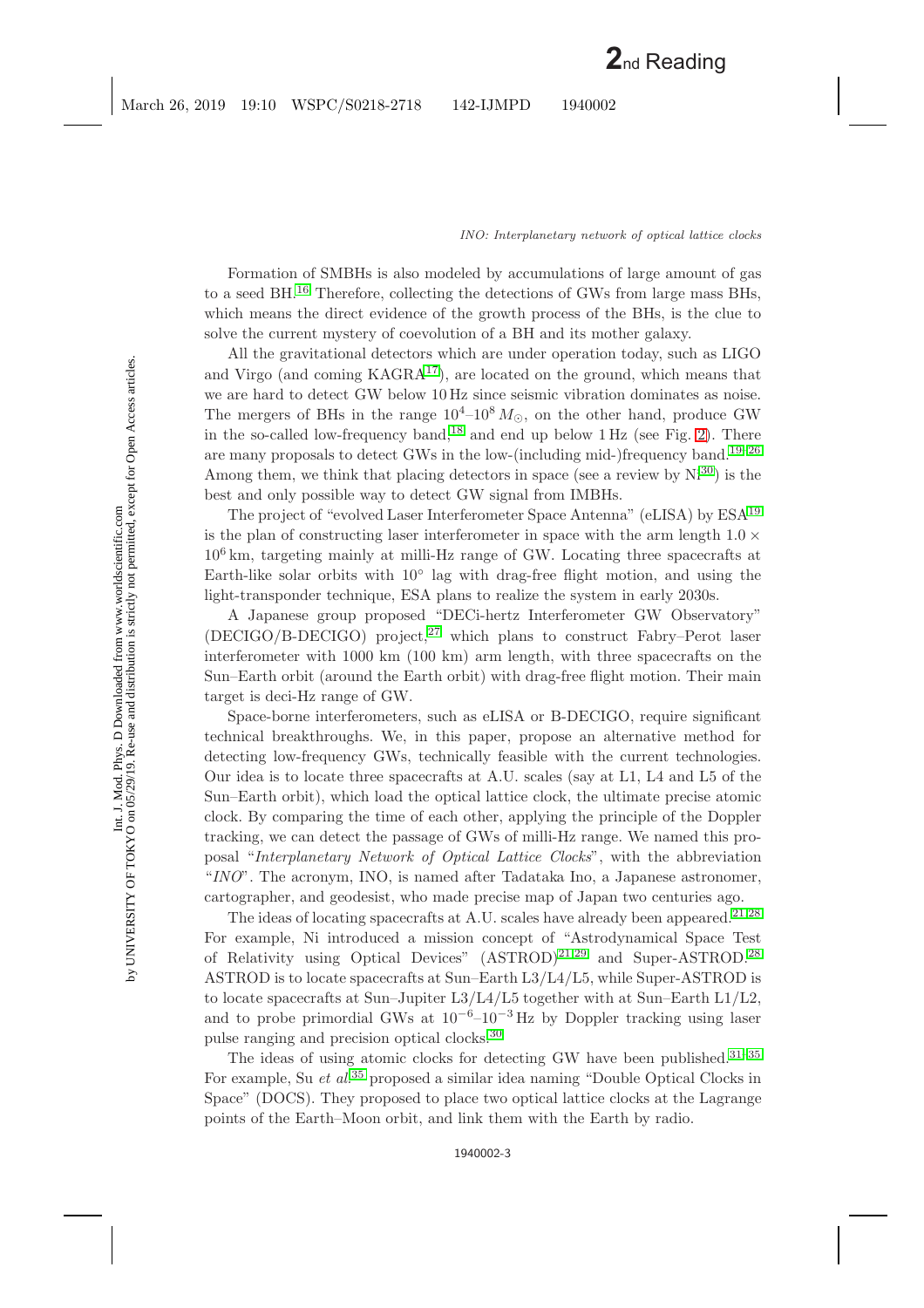#### *T. Ebisuzaki et al.*

We, in this paper, discuss more feasibilities and technological new ideas together with detectable distance of the detectors and GW sources' counts. Our proposal does not reach the best sensitivities and detectable distance than the so-far proposed concepts. However, we shall show that our concept is enough for testing a SMBH-formation scenario with the currently available technologies within a certain operation period.

# **2. GW Detection Using Optical Lattice Clocks**

The only observations of GW in space so far are the one by tracking artificial space-craft using Doppler effect<sup>[36](#page-10-8)[,37](#page-10-9)</sup> (actually they showed us the upper-bound constraint of the GW). The method is to observe the velocity shift (Doppler shift) produced by passing GW between the Earth and the spacecraft, by comparing the frequency of the signal sent from the Earth and received at the spacecraft using their clocks. The sensitivity of this Doppler-tracking method depends on the distance of the signal baseline. Until now, the most strict sensitivity was obtained by the Cassini spacecraft, which was launched for surveying the Saturn.<sup>[38](#page-10-10)</sup>

Armstrong[39](#page-10-11) listed up key noises to be improved in the future mission of Cassini type GW observation: (i) frequency standard, (ii) ground electronics, (iii) tropospheric scintillation, (iv) plasma scintillation, (v) spacecraft motion, and (vi) antenna mechanical (see Table [1\)](#page-3-0). We discuss how we can improve them with the current technologies one by one.

# **2.1.** *Usage of optical lattice clocks*

The key technology of the Doppler-tracking method is the stability of clocks [the list (i)]. We propose to use "optical lattice clocks" that allow significant improvement in atomic clocks stability. Atomic clocks steer the frequency of local oscillators, such as cavity-stabilized lasers, by referencing atomic transitions. Stability of such atomic clocks is limited by the quantum projection noise<sup> $40$ </sup> that is given by the

<span id="page-3-0"></span>Table 1. Required improvement in subsystems to improve overall Doppler sensitivity by a factor of 10 relative to Cassini-era performance. (Copy of Table 4 of Ref. [39](#page-10-11) added the left column.)

|         | Noise source               | Comment ( $\sigma_y$ at $\tau = 1000 \text{ s}$ )<br>current values | Required<br>improvement |
|---------|----------------------------|---------------------------------------------------------------------|-------------------------|
| (i)     | Frequency standard         | FTS + distribution $\simeq 8 \times 10^{-16}$                       | $\sim$ 8X               |
| (ii)    | Ground electronics         | $\approx$ 2 $\times$ 10 <sup>-16</sup>                              | $\sim$ 2X               |
| (iii)   | Tropospheric scintillation | $\approx 10^{-15}$ under favorable conditions                       | $\simeq10X$             |
| (iv)    | Plasma scintillation       | Cassini-class radio system probably                                 | $\approx 1X$            |
|         |                            | adequate for calibration to $\simeq 10^{-16}$                       |                         |
| (v)     | Spacecraft motion          | $\approx$ 2 $\times$ 10 <sup>-16</sup>                              | $\sim 2X$               |
| $(v_i)$ | Antenna mechanical         | $\approx$ 2 $\times$ 10 <sup>-15</sup> under favorable conditions   | $\simeq$ 20X            |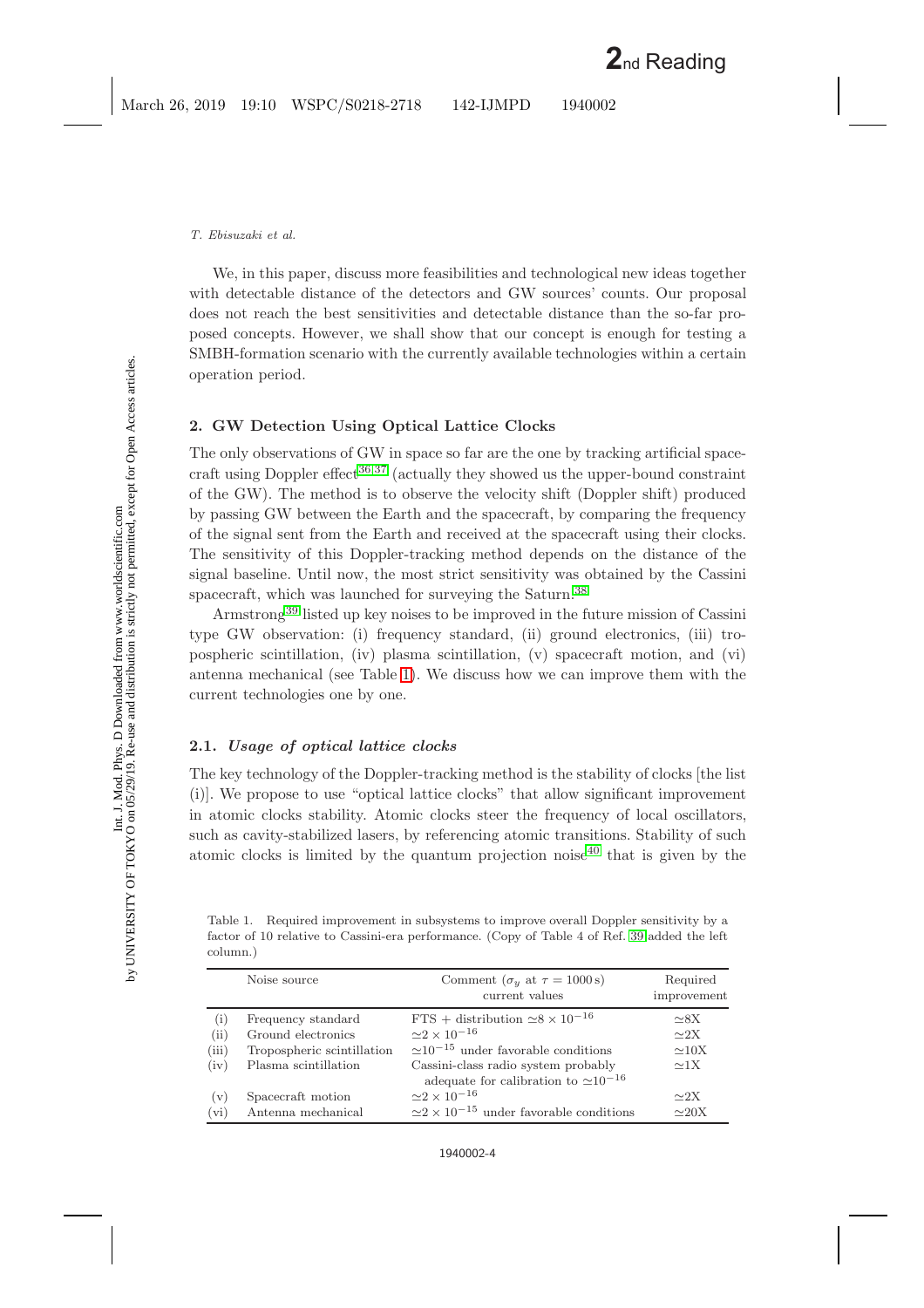number of atoms *N*. By interrogating  $N \sim 10^6$  atoms trapped at the antinodes of a standing-wave laser, which is referred to as an optical lattice, and by eliminating the Stark shift perturbation by tuning the laser to the magic frequency,  $4^{1,42}$  $4^{1,42}$  $4^{1,42}$  the optical lattice clocks achieve<sup>[43](#page-10-15)</sup> high stability and accuracy approaching  $10^{-18}$ . By applying an operational magic frequency, the accuracy of  $10^{-19}$  is in scope.<sup>[44](#page-10-16)</sup> If this level of the accuracy is obtained, then the noise from clock can be completely ignored.

Kolkowitz *et al.*<sup>[34](#page-10-17)</sup> proposed to use optical lattice clocks to detect GWs. Their idea is to measure the Doppler shift between the two optical lattice clocks in space, which are communicating with lasers. By controlling two mirrors located apart in the drag-free state, they propose to measure the frequency difference between two optical lattice clocks using a precise laser, which is linked with these mirrors. The core idea is the same as that of the Doppler-tracking method, but with the technology of drag-free control, they say the sensitivity is greatly improved at 0.01–1 Hz. However, there is a disadvantage in drag-free technology. The remaining acceleration of free mass is controlled with magnetic field, but when cosmic-ray hits the device, the photoelectric effect charges the free mass and this fluctuation behaves as noise. Especially at the lower frequency, the residual error is inversely proportional to the square of frequency,[45](#page-10-18) and as a result the sensitivity of their proposal is at the same level with eLISA.

We therefore propose not to use the drag-free control, but to improve Dopplertracking method with advanced optical lattice clock and the light-linking technology for constructing a GW detector.

Ni[29](#page-10-5)[,30](#page-10-1) mentioned that it is important to separate perturbations of solar-system bodies with GW signals. We believe that as far as we seek GW from merging IMBHs, such perturbations by planets or other small bodies are distinguishable by the Fourier spectrum of the motions of sources.

## **2.2.** *Location of INO spacecrafts*

If we measure all the differences of the clock between the spacecrafts in space, then we do not need to care about the noises due to ground electronics [the list (ii)] and tropospheric scintillation [the list (iii)].

As we already mentioned, it is preferable to locate the spacecrafts for Doppler tracking at far distance such as beyond the orbit of Jupiter or Saturn. This request, however, is severe for keeping power and fuel. We therefore propose to locate three spacecrafts at the L1, L4, and L5 of the Sun–Earth orbit, which enable us to take the baselines between each spacecrafts at the order of A.U. (see Fig. [1\)](#page-5-0).

# **2.3.** *Communication between the spacecrafts*

The noise list (iv) by Armstrong is plasma scintillation in the solar system. We may have two ways to communicate each spacecraft: radio or light. If we link them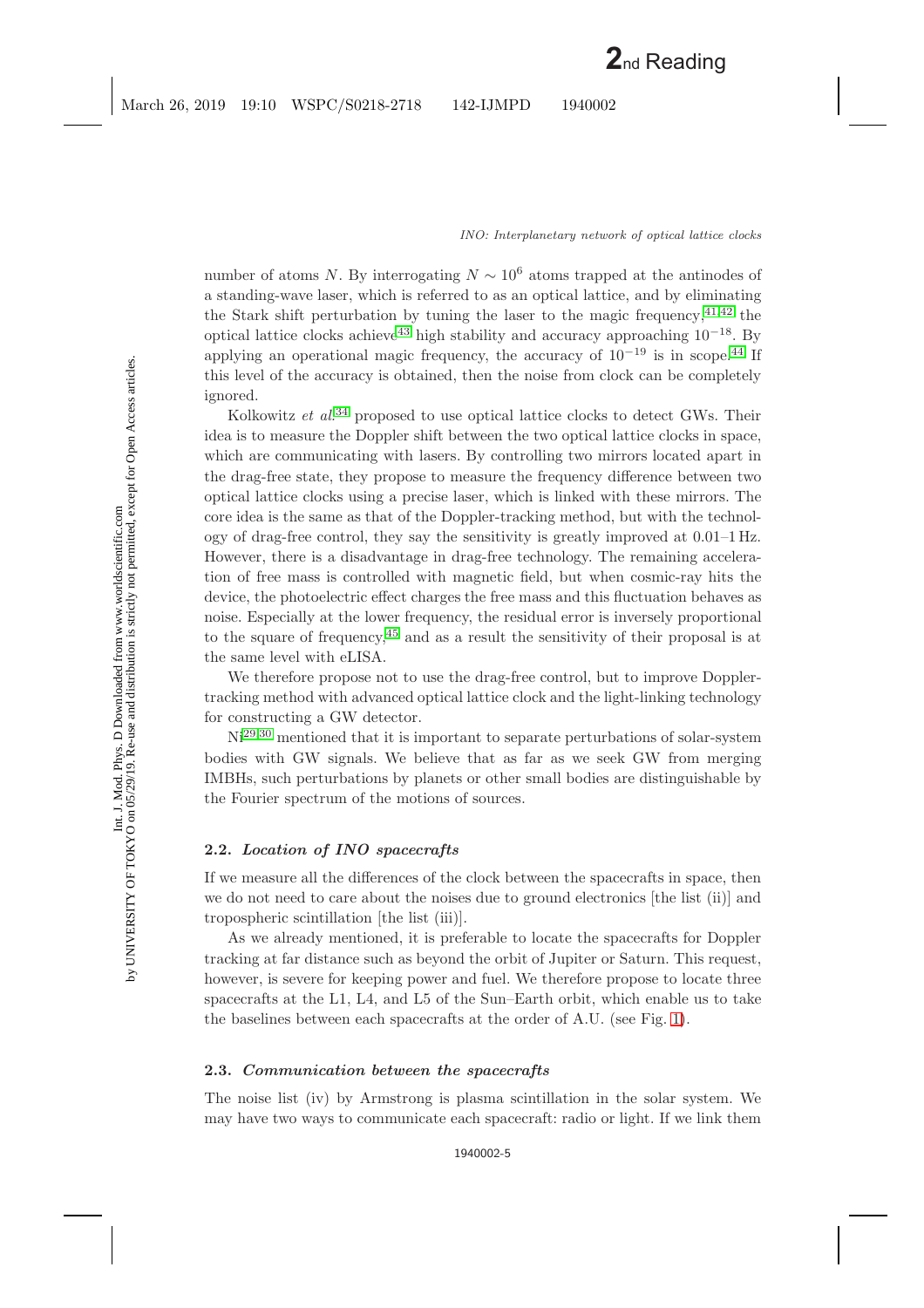

<span id="page-5-0"></span>Fig. 1. A planned location of the spacecrafts: Lagrangian points  $L_1$ ,  $L_4$ , and  $L_5$  of the Sun–Earth orbit. The  $L_1$  is at 1/100 A.U. from the Earth, while  $L_4$  and  $L_5$  form equilateral triangle with the Sun and the Earth, respectively; the distance between  $L_1-L_4$  ( $L_5$ ) is 1 A.U., while that of  $L_4-L_5$ is  $\sqrt{3}$  A.U. Two-frequency radio or light will be used for communication between spacecrafts. The inset explains that the solar panel of the spacecrafts is separated as a parasol from the main body, in order to prevent acceleration noise due to solar wind.

with light, the phase fluctuation by the plasma effects is negligible. However, light communication requires precise directivity than radio. In the current technology, for communication over  $10^7$  km, radio is preferable. If we link them with radio, then the double tracking method, which uses two-frequency bands, will compensate the phase shift due to interplanetary plasma.

## **2.4.** *Separation of the main body and the solar-cell panel*

The noise list (v) by Armstrong is spacecraft stability against radiation pressure of the Sun beam, which dominates the noise in the lower frequency range. Suppose we require the sensitivity of  $h_n = 10^{-17}$  for the baseline of  $1.5 \times 10^8$  km (∼1 A.U.), which is comparable with the amplitude of 0.7 mm; this corresponds to the measurement of the velocity  $2\times10^{-8}\,\mathrm{ms^{-1}} ,$  or the acceleration  $1.4\times10^{-12}\,\mathrm{ms^{-2}}$  at  $10^{-5}$  Hz.

The radiation pressure force is  $F = P/c$ , where P is the power of the Sun beam and *c* is the speed of light. Around the Earth orbit, *P* is  $1.3 \text{ kW m}^{-2}$  per unit area. If we suppose the solar-cell panel as  $10 \text{ m}^2$  and the mass of the spacecraft as 1000 kg, then the acceleration of the spacecraft due to the beam pressure is about  $5 \times 10^{-8}$  ms<sup>-2</sup>. The pressure of the Sun fluctuates at the order of  $10^{-3}$ , so that the acceleration fluctuates at the order of  $10^{-11}$ . In order to detect the GW of which acceleration is at the order of  $10^{-12}$ , we should reduce the fluctuation by one order smaller. This is attainable by mechanically separating the spacecraft main body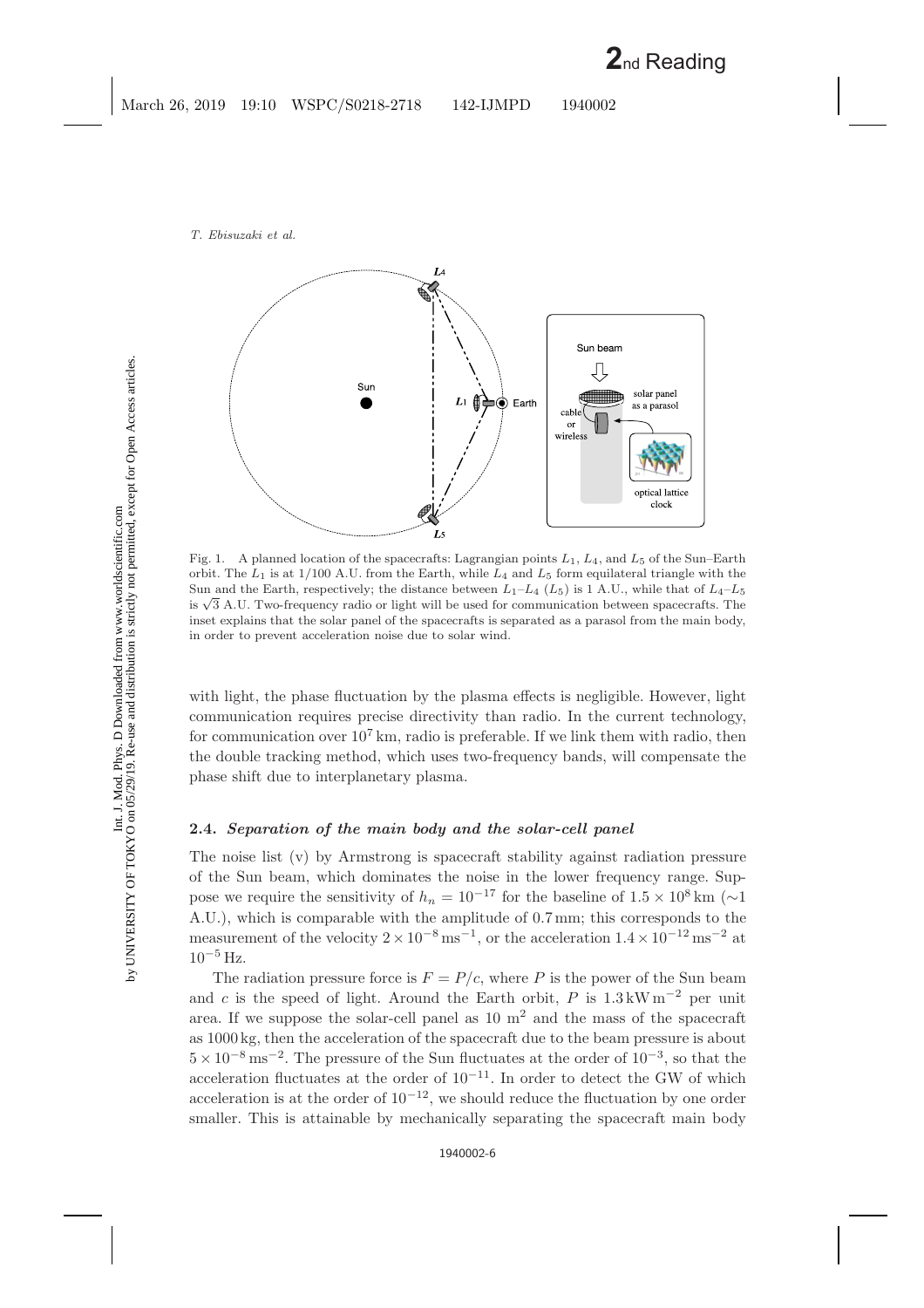from its solar-cell panel and use the solar panel as a parasol for shielding from the Sun beam (see the inset of Fig. [1\)](#page-5-0). The area of the solar cell is around  $270 \,\mathrm{Wm}^{-2}$ . effective than the normal spacecraft since this network always receives the Sun beam. If the cable connection is a source of vibration, then the wireless transmission of electricity can be used. In the current technology, wireless transmission of  $12 \text{kW}$ with 10 cm is obtained at experiments on the ground. This structure removes the dynamical interactions, which may reduce the acceleration noise by two-orders of magnitude.

# **3. Sensitivity of INO**

We estimate the reachable sensitivity for GW detection with current known technologies. In order to make the most feasible discussion, we do not consider to use drag-free control, nor precise laser control, but simply apply the advanced optical lattice clock to the Doppler-tracking method.

The sensitivity of the Doppler-tracking method is well understood by the report of Cassini spacecraft,<sup>[39](#page-10-11)[,45](#page-10-18)</sup> which keeps the best record as  $h_n \sim 3 \times 10^{-15}$  at  $10^{-4}$  Hz, where  $h_n$  is the noise amplitude, which is given by the square root of the combination of the power spectrum of the noise times frequency *f*. The noise amplitude is the standard quantity since it can be compared directly with the characteristic strain  $h_c$ , which expresses the strength of the GW signal. Cassini's sensitivity showed the curve  $f^{-1}$  below  $10^{-4}$  Hz.

The origins of noise in Cassini are identified mostly from the accuracy of the atomic clock and from the fluctuation of troposphere of the Earth.[39](#page-10-11) As we discussed in the previous section, if we use the advanced optical lattice clock instead of the atomic clock, and let the spacecrafts communicate each other directly, and with a Sun-beam shield, the sensitivity will be dramatically improved. From Table 4 in Ref. [39,](#page-10-11) we estimate that the third- or fourth-order improved version of Cassini spacecraft (i.e. the minimum sensitivity is around  $h_n = 10^{-17}$  or  $10^{-18}$ ) will be available.

Figure [2](#page-7-0) shows the sensitivity curve of Cassini spacecraft and their first- to fourth-order improved version (we named INO-a, INO-b, INO-c and INO-d, respectively), together with that of eLISA, B-DECIGO, and advanced LIGO/KAGRA. Since the frequency dependence at the lower frequency is different, INO achieves the same sensitivity with eLISA at  $10^{-5}$  Hz, and better than eLISA in the range less than that.

In Fig. [2,](#page-7-0) we also plot the characteristic strain of the GW (*hc*) from a merger of the binary BHs with its distance 1 Gpc from the Earth. We plotted for mergers of equal-mass BHs for several different masses. Each line starts from its frequency when the binary's separation is 50 times of their event horizon radius, and ends at the frequency when they merge.

We see that the mergers of SMBHs of  $10^{7}-10^{8} M_{\odot}$  produce GW around  $10^{-4}$  Hz, which is detectable with INO at the signal-to-noise ratio (SNR) 10.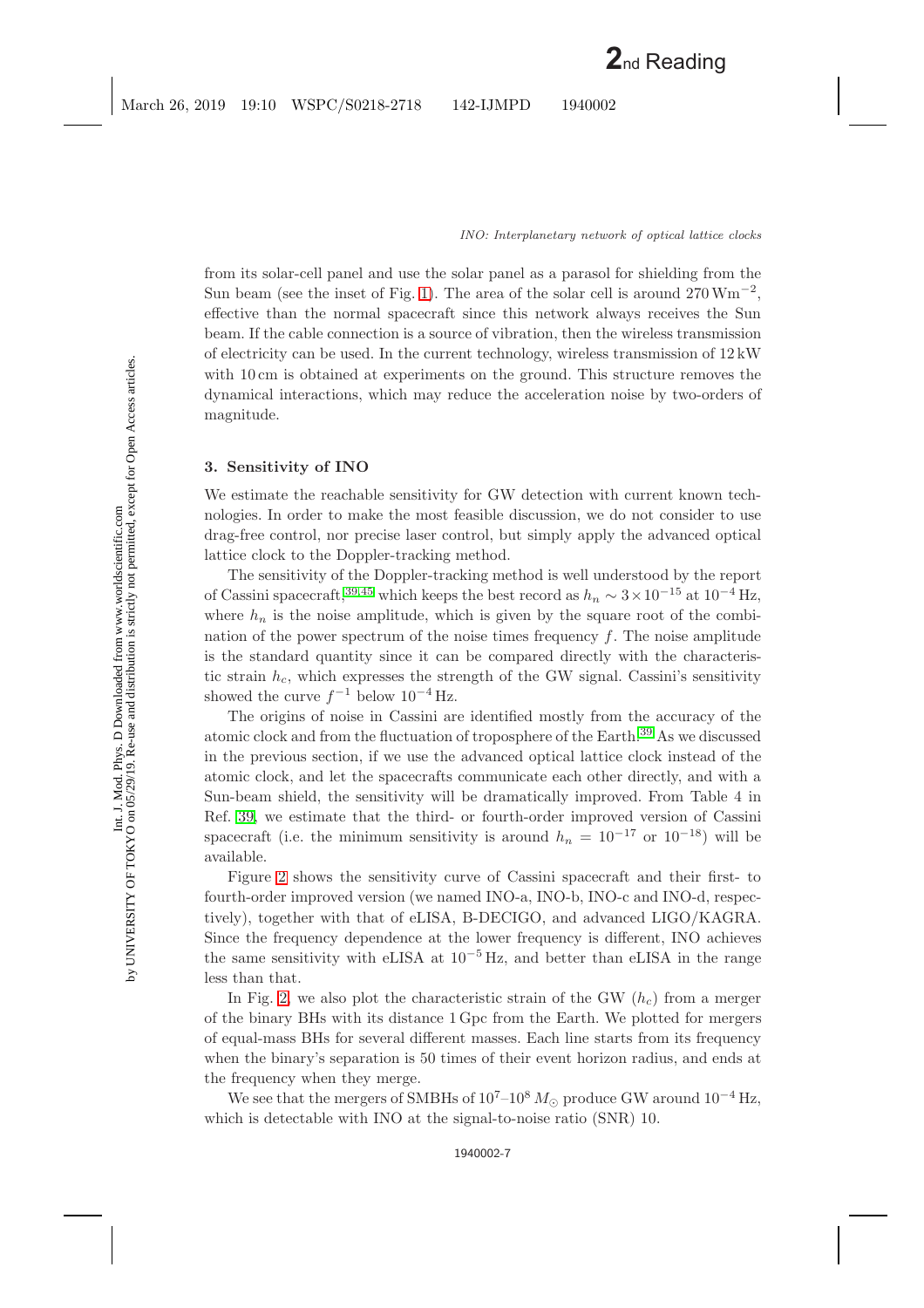

<span id="page-7-0"></span>Fig. 2. Sensitivity of Doppler-tracking spacecrafts and expected strains of GW. The most upper solid curves indicate the sensitivity of Cassini spacecraft (2001), while the other solid curves are those of first- to fourth-order improved version (we named INO-a, INO-b, INO-c, and INO-d, respectively). The dotted line is the sensitivity curve of eLISA. Almost horizontal lines with symbols indicate the characteristic strain of GW from a merger of equal-mass binary BHs at 1 Gpc. Each line is for the inspiral phase; starts from its separation 50 times of the event horizon radius, and ends at their merger (frequency moves up higher for smaller separation).

# **4. Expected GW Events**

# **4.1.** *Detectable distance for BH mergers*

Once the detector's sensitivity is given, then we can calculate the detectable distance (observational distance, or horizon of the detector) for typical BH merger events. In Fig. [3,](#page-8-0) we plot them for Cassini and its improved version. We see INO-c already covers the universe for the mergers of SMBHs of their chirp mass  $10<sup>7</sup>$  $10^8 M_{\odot}$ . (For the binary of masses  $m_1$  and  $m_2$ , the chirp mass,  $M_c$ , is given by  $M_c = (m_1 m_2)^{3/5}/(m_1 + m_2)^{1/5}$ .  $M_c$  determines the leading-order amplitude and frequency evolution of the GW signal from inspiral binary).

### **4.2.** *Event rate of BH mergers by hierarchical growth model*

If we further assume the distribution model of BH mass (i.e. the evolution model of BHs), and the distribution model of galaxies, together with cosmological model, we can estimate the event rate per year.

We calculate the event rate based on the hierarchical growth model.<sup>[15](#page-9-12)</sup> This model assumes that the formation of SMBHs is from mergers of BHs in a hierarchical sequence. The number of BH mergers is estimated from the giant molecular cloud model, of its total numbers are depend on the size of galaxies. The distribution and the size of galaxies are modeled from the number density of galaxies from the halo formation model. Although there are several unknown factors in the model (such as contributions of BH spins, mass ratio of binaries, merger ratio as a function of mass, etc.), the simplest model predicts that the detection profile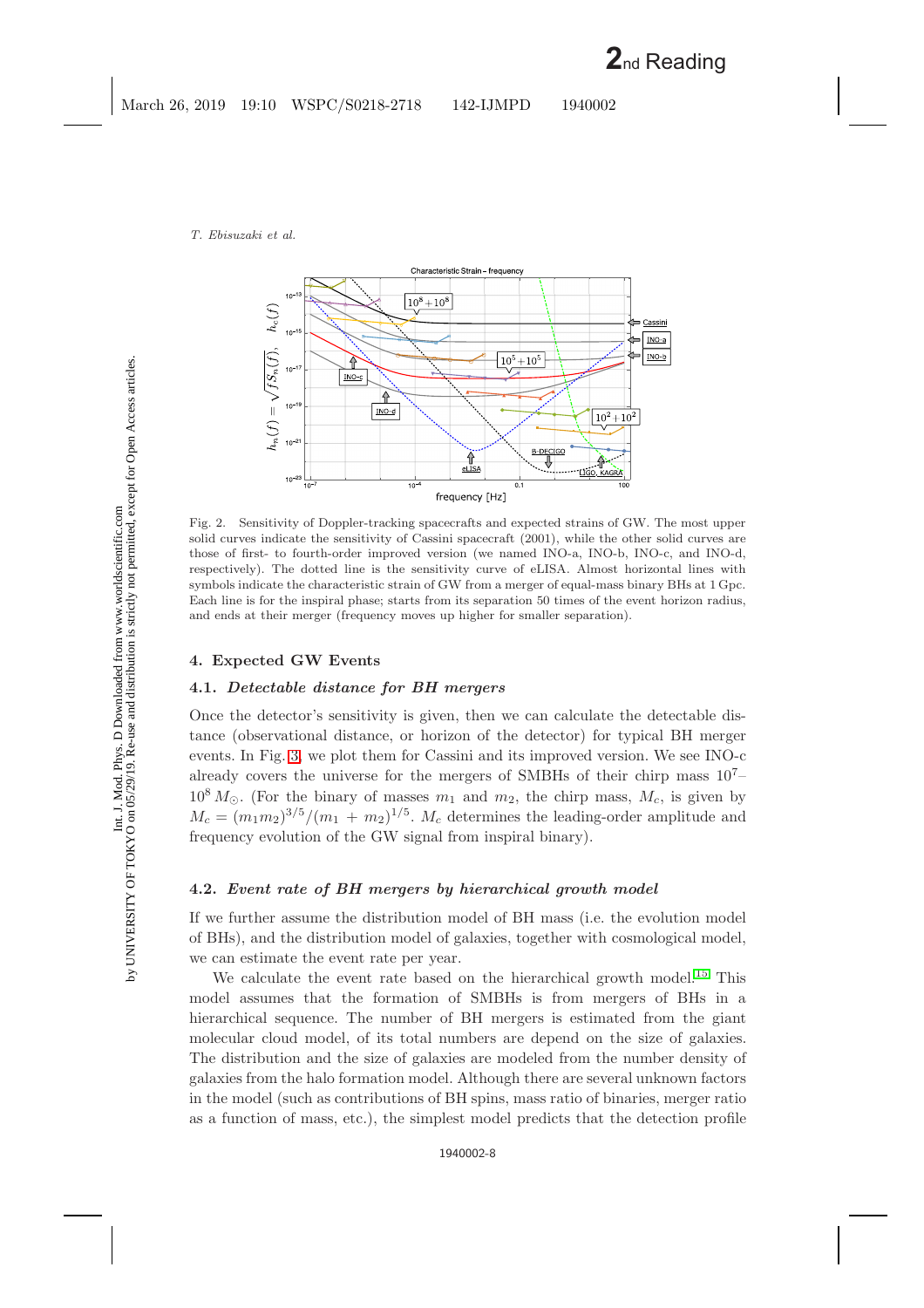

<span id="page-8-0"></span>Fig. 3. Detectable distance (observational distance, or horizon of the detector) of Cassini, INO-a,...,INO-d as a function of the binary's chirp mass. The distance is the luminosity distance. All lines are for SNR = 10.



<span id="page-8-1"></span>Fig. 4. Event rates of mergers of BHs by INO-c (a) and INO-d (b). Event rates are per year per bin, which we plot the number with 20 bins in log scale in first-order of the chirp mass. Each plot has four lines, for SNR of 8, 10, 30 and 100, respectively. The integrated event rates are also shown in the figure for upper and lower than  $10^3 M_{\odot}$ .

of the ground-based GW interferometers has a peak at  $60 M_{\odot}$ , which is actually the same with the first detection, GW150914.

The result of the event rate for INO is shown in Fig. [4.](#page-8-1) We show both for INO-c and INO-d. The number is of per year per bin. If we integrate for the standard  $SNR = 10$  case, then we get 19.1 mergers for  $\langle 10^3 M_{\odot}$  and 0.35 mergers for  $>10^3 M_{\odot}$  per year for INO-c, while we get 19.2 and 29.8 per year, respectively, for INO-d.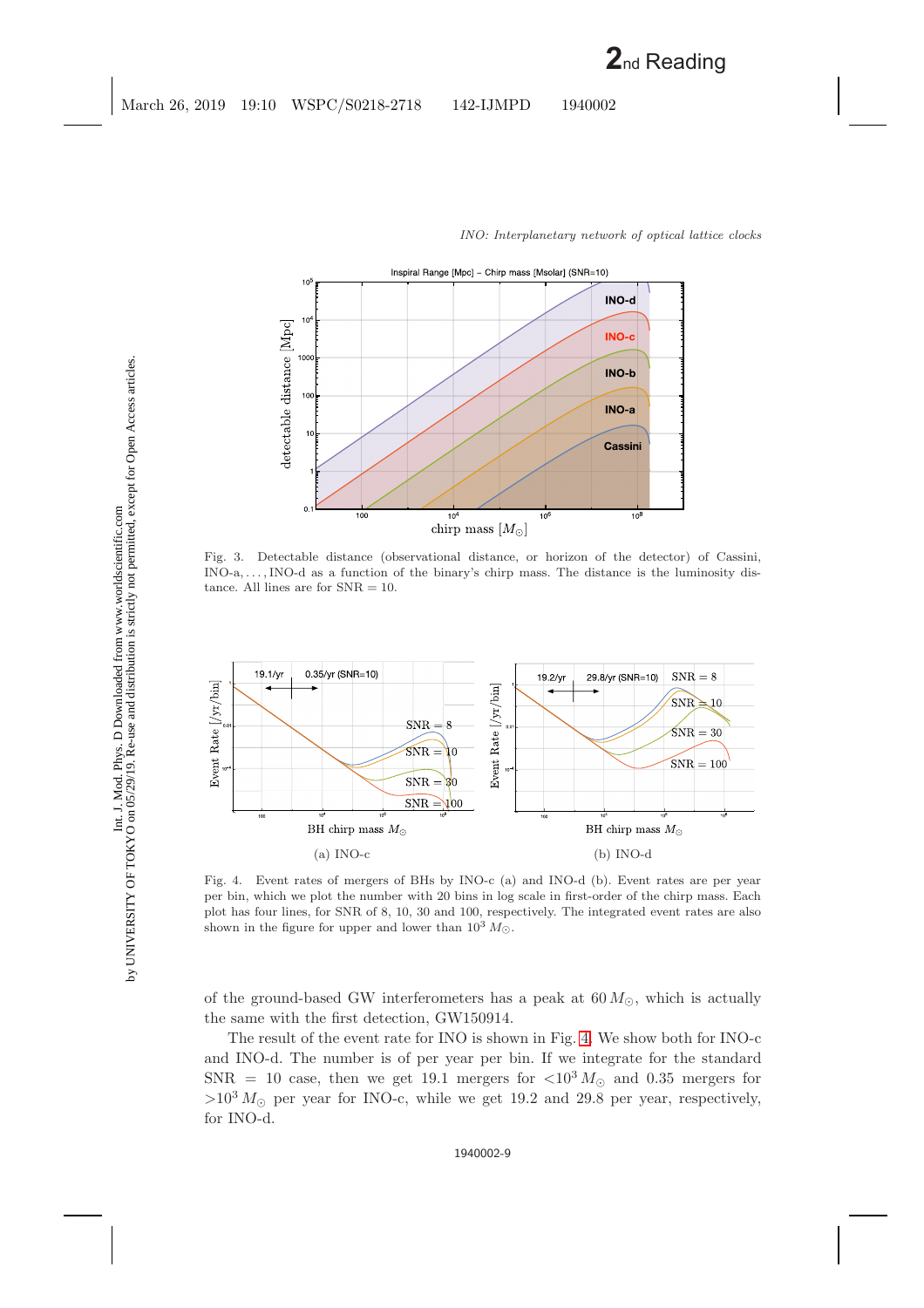### **5. Closing Comments**

We proposed a new method for detecting GW in space, named INO (Interplanetary Network of Optical Lattice Clocks). We discussed that, with the current technologies, Cassini's Doppler tracking method (2001–2002) can be improved third- to fourth-order magnitudes. Although even at INO-d level, the best sensitivity is around  $h_n \sim 10^{-18}$ , which is worse than the that of ongoing eLISA project, but we showed that INO-c and INO-d (which are of third- and fourthorder improved sensitivity than Cassini, respectively) have better sensitivity range than eLISA at lower frequency range. We also showed that INO covers cosmological scale for observing BH mergers larger than  $10^5 M_{\odot}$ . We calculated event rates based on a hierarchical growth model of SMBHs, which say we could observe stellar-mass BH mergers 20 events per year at INO-c and if we can reach first- order sensitivity up then we could observe more 30 BH mergers above  $10^3 M_{\odot}$  range. We think that this number is worth trying to consider seriously.

The detection of GW in space will give us the first clue to the process of the formation of SMBHs, which is totally unknown now. Our proposal is complementary to the method of interferometers, and the ultimate application of the optical lattice clocks.

### **Acknowledgment**

HS was supported by the JSPS KAKENHI (Grant Numbers JP17H06358 and JP18K03630.

### <span id="page-9-2"></span><span id="page-9-1"></span><span id="page-9-0"></span>**References**

- 1. B. P. Abbott *et al.*, *Phys. Rev. Lett.* **116** (2016) 061102.
- <span id="page-9-3"></span>2. B. P. Abbott *et al.*, *Phys. Rev. Lett.* **119** (2017) 161101.
- 3. B. P. Abbott *et al.*, *Phys. Rev. Lett.* **116** (2016) 241103.
- 4. B. P. Abbott *et al.*, *Phys. Rev. Lett.* **118** (2017) 221101.
- 5. B. P. Abbott *et al. Astrophys. J.* **851** (2017) L35.
- <span id="page-9-4"></span>6. B. P. Abbott *et al.*, *Phys. Rev. Lett.* **119** (2017) 141101.
- <span id="page-9-5"></span>7. The LIGO Scientific Collaboration and The Virgo Collaboration, arXiv:1811.12907.
- 8. J. Kormendy and L. C. Ho, *Ann. Rev. Astron. Astrophys.* **51** (2013) 511.
- <span id="page-9-6"></span>9. J. Magorrian *et al.*, *Astron. J.* **115** (1998) 2285.
- <span id="page-9-8"></span><span id="page-9-7"></span>10. L. Ferrarese and D. Merritt, *Astrophys. J.* **539** (2000) L9.
- <span id="page-9-9"></span>11. T. Ebisuzaki *et al.*, *Astrophys. J.* **562** (2001) L19.
- <span id="page-9-10"></span>12. J. Makino and Y. Funato, *Astrophys. J.* **602** (2004) 93.
- <span id="page-9-11"></span>13. T. Matsubayashi, J. Makino and T. Ebisuzaki, *Astrophys. J.* **656** (2007) 879.
- <span id="page-9-12"></span>14. T. Matsubayashi, H. Shinkai and T. Ebisuzaki, *Astrophys. J.* **614** (2004) 864.
- <span id="page-9-13"></span>15. H. Shinkai, N. Kanda and T. Ebisuzaki, *Astrophys. J.* **835** (2017) 276.
- <span id="page-9-14"></span>16. E. Pezzulli, R. Valiante and R. Schneider, *Mon. Not. R. Astron. Soc.* **458** (2016) 3047.
- <span id="page-9-15"></span>17. KAGRA Collaboration, *Nature Astron.* **3** (2019) 35, arXiv:1811.08079.
- <span id="page-9-16"></span>18. K. Kuroda, W.-T. Ni and W.-P. Pan, *Int. J. Mod. Phys. D* **24** (2015) 1530031.
- 19. NGO (New Gravitational wave Observatory) (O. Jennrich *et al.*), Assessment Study Report, ESA/SRE (2011), 19 p.